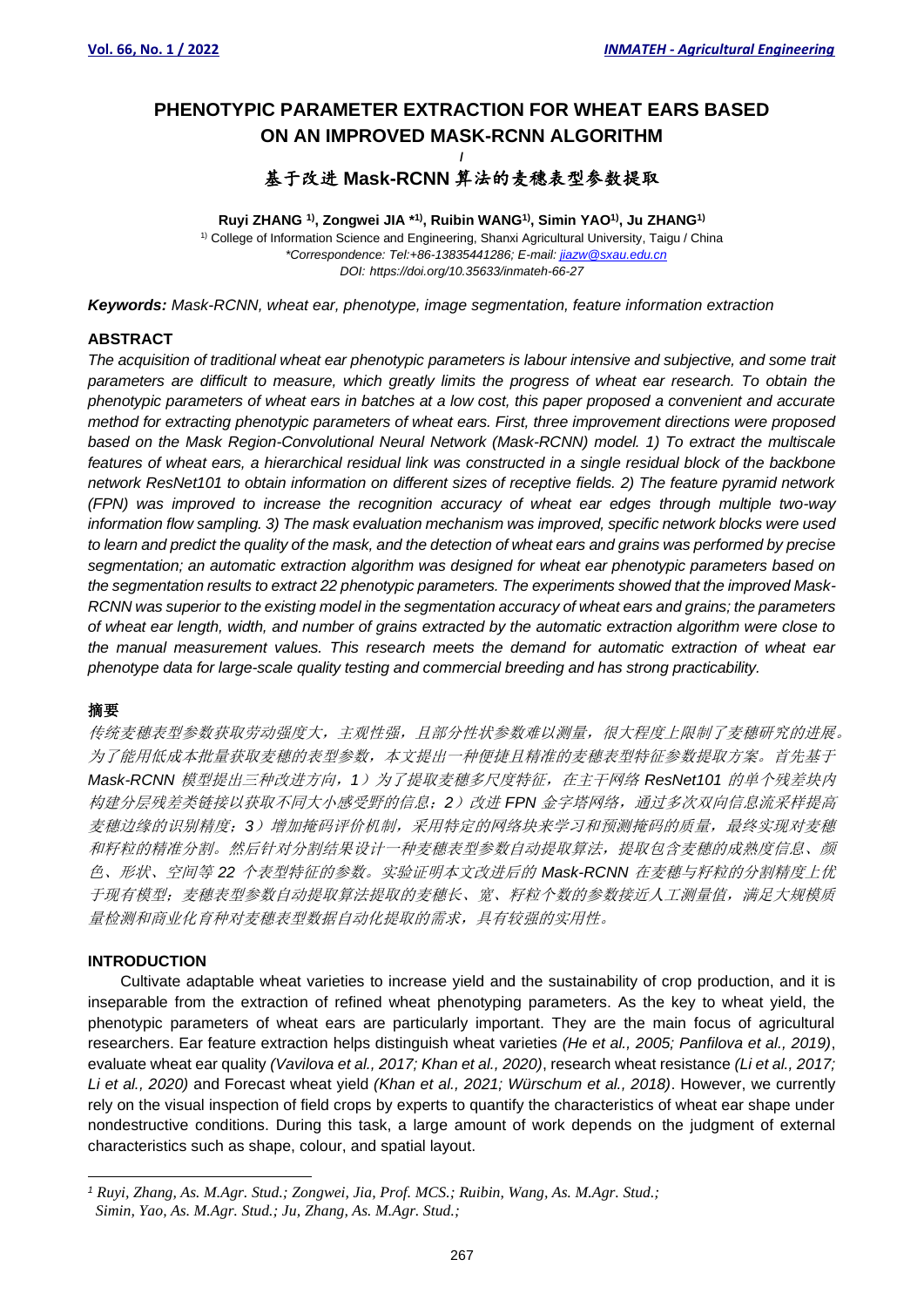These characteristic values are difficult to directly quantify and describe. This has severely restricted the progress of scientific wheat research and the promotion of advanced production technology. Therefore, it is of great significance to quickly extract the phenotypic parameters of wheat ears in batches.

Image processing data acquisition technology, because of its low cost and low difficulty, has been widely used in wheat research *(Sadeghi et al., 2019; Alkhudaydi et al., 2019)*. Bi et al. *(2010)* calculated ear length by finding the main axis direction angle and rotation to calculate the length of the circumscribed rectangle and used corner detection to calculate the wheat awn feature parameters. Wang et al. *(2017)* selected an appropriate threshold to segment wheat based on the pixel characteristics of the ear image and then used the column data waveform characteristics of the corrected image to calculate the number of wheat ears. Lu et al. *(2016)* used the method of fitting the central curve of the main part of the wheat ear to calculate the length of the wheat ear and calculated the number of spikelets by passing the curve through the spikelet area and calculating the grey difference. However, the accuracy of these methods for wheat ear image extraction is not high, and this affects the acquisition of wheat ear phenotypic parameters. In recent years, due to its powerful data extraction capabilities, deep learning has become a promising tool for phenotypic data acquisition *(Tsaftaris et al., 2016; Eliceiri et al., 2016; King., 2007)*. Pound *(2017)* et al. marked the spikelets and the skeleton of potted wheat, constructed a network based on the hourglass model, and used heatmap regression to locate and count the spikelets, and the counting accuracy reached 99.66%. Wang *(2017)* et al. used the improved and efficient Det-D0 model to detect, count and analyse wheat ears, and the counting accuracy reached 94%.

In summary, current scholars have acquired some parameters of wheat ears, such as ear length, width, and number of spikelets *(Du et al., 2018; Wang et al., 2020)*. However, each method is limited in obtaining characteristics, and they cannot meet the various needs of agricultural researchers regarding the phenotypic characteristics of wheat ears.

This paper collects and compares a large number of wheat ears and finds that wheat ears of different varieties or the same variety in different environments have differences in the grain gap, the number of grains per unit area, and the distribution of grains. These characteristics are difficult to measure directly. They cannot be effectively used in wheat ear variety identification and quality inspection. In terms of ear appearance and morphology, researchers mainly focus on the detection of wheat ear problems such as pest prediction and morphological diagnosis *(Huang et al., 2014; Goyal et al., 2021)*. In large-scale planting, the effects of climate and moisture impact the grouting duration, and the impact on the yield of wheat if these effects are not treated in time is extensive *(Verman et al., 2015)*. The identification of the wheat ear growth period can help farmland managers irrigate and fertilize at the correct times, which is helpful for the planning of field management activities *(Yang et al., 2018; Kiss et al., 2014)*.

To achieve batched, accurate, and automatic acquisition of wheat ear maturity information and refined multiangle phenotypic indicators, this paper improves the Mask-RCNN model and designs an automatic extraction algorithm to determine wheat ear phenotype parameters. This precise extraction aims to meet the needs of large-scale selection and breeding.

### **MATERIALS AND METHODS**

# *Experimental data*

To ensure the diversity of the data and improve the applicability of the model, this paper uses data gathered from the wheat filling stage to just before the wheat ears are cut in the mature stage, that is, from 2021-05-12 to 2021-06-08; the data were collected randomly every 3 days for Shanxi Wheat ears in the experimental field outside the University of Agriculture, Dingxiang Fine Seed Field in Xinzhou City, and in Mengjiazhuang Village, Taigu District. During this period, 51 varieties of wheat and 578 wheat ears were collected. The wheat ears picked are sealed each time to prevent the grains from being lost during transportation. During imaging, a clip was used to hold the wheat so that the wheat was in a natural drooping state. A fixed-position Sony camera FDR-AX45 (with a resolution of 5044×3056 pixels) was used. One photo was taken from each of the four angles, and a total of 1064 pictures were taken.

The collected images were processed to meet the data requirements of the model. The data production process is as follows:

1) Labelme 's point annotation (CreatePolygons) was used to circle the overall outline of the ear and the side grain outline and generate a mask image.

2) To increase the training speed, the original image was trimmed and zoomed, and the image was adaptively zoomed to 512 × 512 pixels.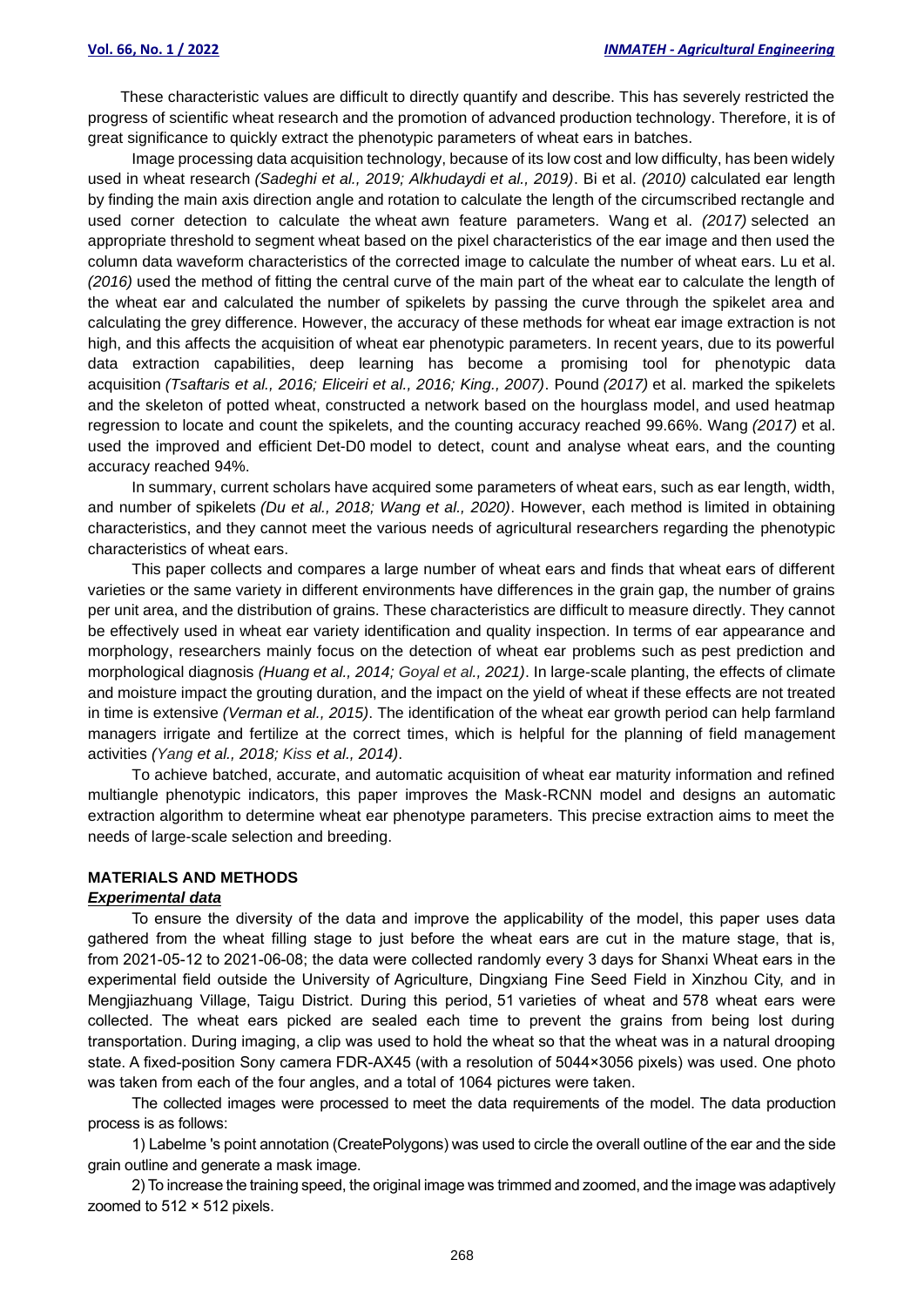3) Data enhancement operations such as noise interference, colour jitter, contrast transformation, and random rotation were used for data augmentation. 4) According to the ratio of 7:2:1, the data set was randomly divided into a training set, validation set and test set.

# *Wheat ear segmentation model design based on Mask-RCNN*

#### *Basic network architecture*

The premise of the accurate extraction of wheat ear phenotypic parameters is to achieve accurate pixellevel segmentation of wheat ears. For this reason, this article aims to address the problems of small wheat ears, high density, and serious awn occlusion. Based on these three goals, the Mask-RCNN model is improved. The overall block diagram of the network is shown in Figure 1. First, the backbone feature extraction network Res2Net101 and the feature pyramid network BFPN are used to obtain the feature layer, and then ROIAlign uses the feature layer to map the candidate frame ROI recommended by the Region Proposal Network, Region (RPN) into a fixed size feature map, and finally, the obtained feature map is classified and detected by branch and bound The box returns. Mask IoU Head optimizes the segmentation branch and obtains the segmentation map.



**Fig. 1 - The overall block diagram of the improved algorithm based on Mask-RCNN**

#### *Feature extraction network design*

The extraction of multiscale features is of great significance in computer vision, and designing a more effective structure can improve the ability of the network to extract features. In the process of identifying wheat ears and grains, due to the small grains and serious occlusion of wheat awns, missed inspections and faulty inspections can easily occur. More information is needed to express the characteristics of wheat ears. To improve the feature extraction capabilities of the network, this paper optimizes the backbone feature extraction network ResNet101 of Mask-RCNN and builds a hierarchical residual class link Res2Net module *(Gao et al., 2019)* in a single residual block in the residual network. Thereby improving the multi-scale representation ability at a more granular level, stronger multiscale characterization information under the same computing power is obtained. The structure is shown in Figure 2, and the network output can be expressed by equation (1).



**Fig. 2 - Res2Net structure**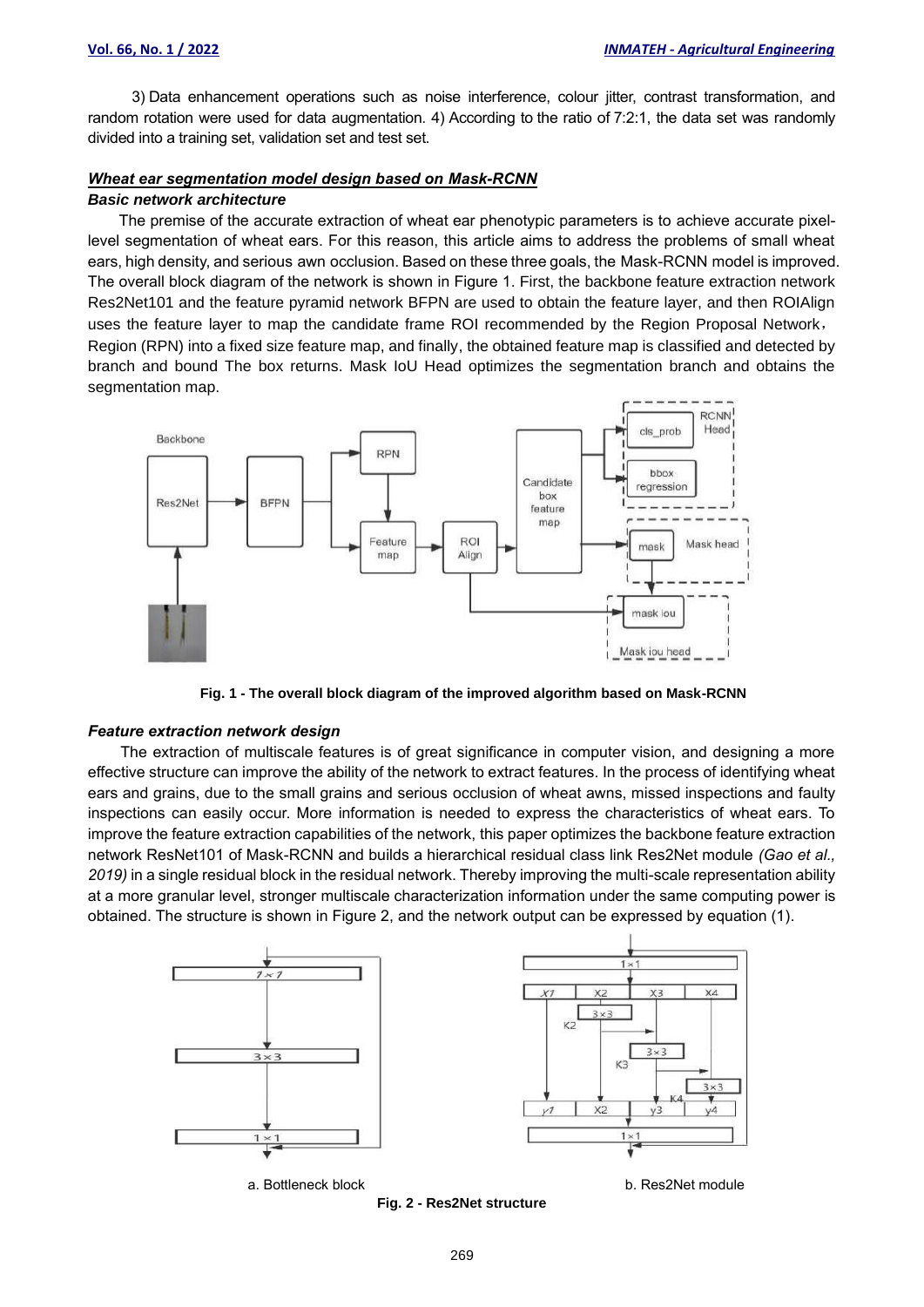$$
= \begin{cases} x_i & i=1\\ k_i(x_i+y_i-1) & 1 < i \leq s \end{cases}
$$
 (1)

The Res2Net module replaces the bottleneck block core of the residual block with multiple 3×3 filters and connects different filters in a hierarchical residual style. The connection form inside the module is similar to that of the residual network, and this helps to obtain different receptive field sizes. For example, *y<sup>2</sup>* will have a 3×3 receptive field, *y<sup>3</sup>* will have a 5×5 receptive field, and *y<sup>4</sup>* will have a larger size such as a 7×7 receptive field. In this way, the multiscale features of the granularity level are expressed, and the range of the receptive field of each network layer is increased. To increase the receptive field while reducing the computation as much as possible, omit the  $3 \times 3$  convolutions, which can also be seen as the repeated use of a feature. In the replacement process, the hierarchical residual link does not increase the number of parameters, so it does not increase the burden on the network.

*i y*

# *Design of the feature pyramid network (FPN)*

In deep neural networks, shallow features pay more attention to detailed information, while high-level features pay more attention to semantic information. A traditional FPN combines high-level information upsampling with low-level features, which is essentially limited by one-way information flow. Only the highlevel semantic information is enhanced, and the shallow semantic information of the neural network is highly correlated with detailed features such as edge shapes. The wheat ears and grains in this paper have serious adhesion, and the extraction of their characteristic parameters requires high edge accuracy. To fuse more features, this paper designs a multi-overlapped BFPN. Based on the unidirectional information flow of the original FPN, reverse downsampling information flow is added to fuse low-level edge features with high-level features to strengthen the extraction of the edge features of the wheat ears. The BFPN is shown in Figure 3.



*Note: The downward arrow indicates that convolution with a step size of 2 is used for downsampling, and the upward arrow indicates upsampling.*

#### **Fig. 3 - BFPN structure**

To improve the fusion efficiency, this paper proposes several optimization methods for cross-scale connections. First, we remove the nodes that have only one input edge without feature fusion in the process of original FPN upsampling and shallow feature fusion to reduce the contribution of these nodes to feature fusion. The consumption of resources by small nodes is addressed. Second, when the shallow features are merged with the high-level features through downsampling, an extra edge (the feature layer ending with td in the figure) that is at the same level as the output node and has high-level information is added to fuse more features. Finally, each two-way path is regarded as a layer of the feature network, and the same feature network is stacked three times to obtain a higher level of scale fusion.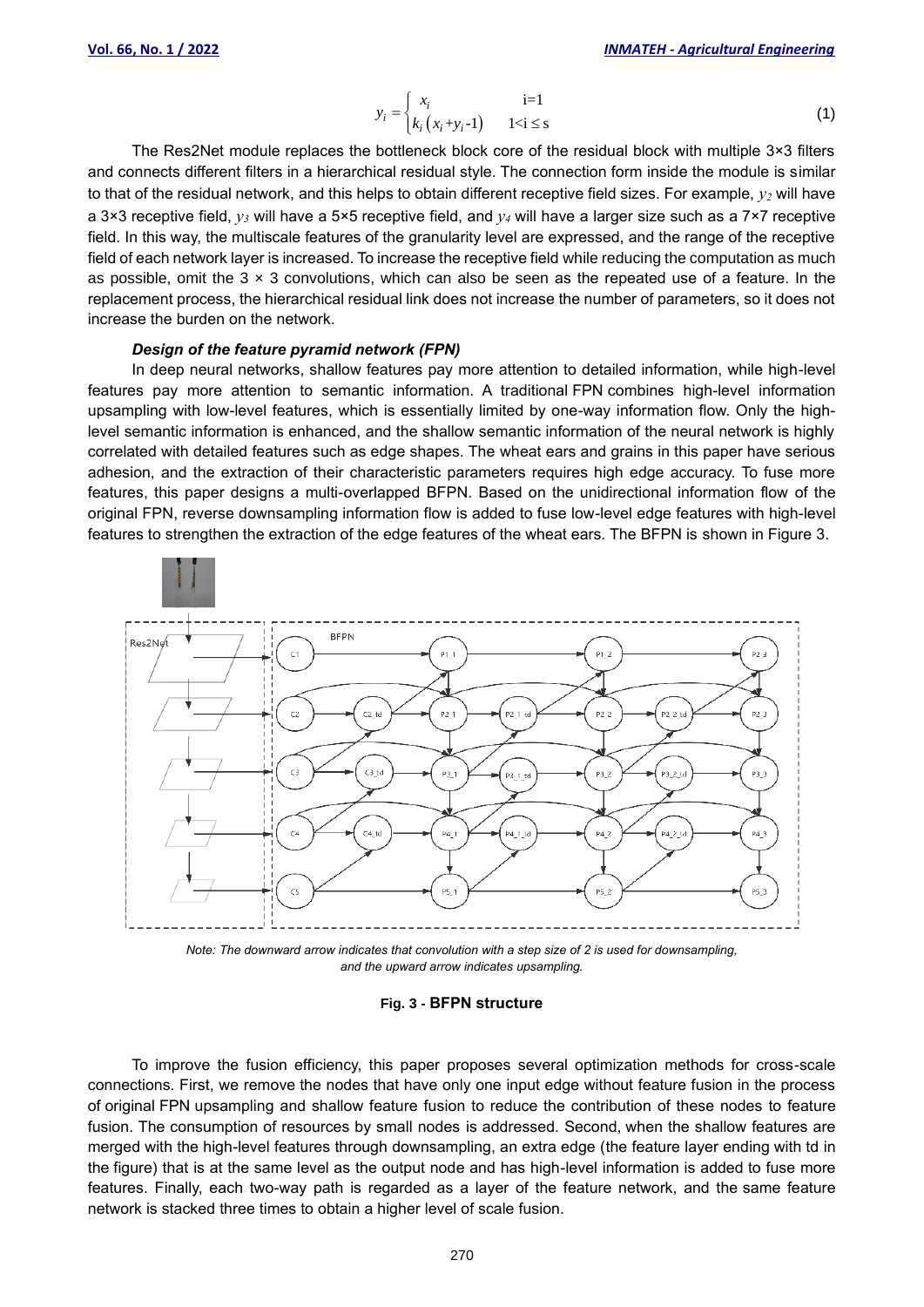#### *Improving the mask evaluation mechanism*

In Mask-RCNN, the score of the mask branch is obtained based on the confidence of the classification branch. However, the mask quality usually does not have a high correlation with the classification score. If the score of the mask branch is used to evaluate the mask quality, there will be deviations. In this experiment, the segmentation mask determined based on the target detection classification frame of wheat ears is not the best segmentation structure, and it results in the low accuracy of the score for measuring the quality of wheat segmentation; the accuracy of the score will affect the performance of segmentation. To solve this mismatch problem, this paper adds a mask evaluation strategy, the Mask Scoring RCNN (*Huang et al., 2019*). Mask IoU Head is used to train the evaluation; it takes the features of the RoIAlign layer and the prediction mask together as input, completes the correct classification of the mask, and compares the prediction mask and the ground truth mask. The intersection over union (IoU) between the prediction mask and Mask IoU is used for regression to correct the deviation between the mask quality and mask score. The model in this paper also adds this part of the loss function to the model training. The structure is shown in the figure below, and the mask evaluation strategy is represented by:

$$
Smask = Scls \cdot SIoU
$$
\n<sup>(2)</sup>

*Scls* represents the classification score, which focuses on the classification of the proposal, and represents the score of submission. *SIoU* Focus on MaskIoU's regression.



**Fig. 4 - Structure diagram of the mask evaluation strategy**

#### **Design of the automatic extraction algorithm for wheat ear phenotypic parameters**

Five kinds of mature wheat that do not exist in the training set or validation set, Jintai 188, Jintai 182, Zhongmai 175, Jingdong 22, and Chang 4738, were chosen as the test set, 3 plants of each wheat ear were selected, and images were taken from four angles. Finally, the improved Mask-RCNN model was used to segment the test set in real time, and the wheat ear phenotype parameters were obtained through the wheat ear phenotypic feature parameter extraction algorithm (as shown in Figure 5).

Table 1 describes the phenotypic characteristics of wheat ears. The feature extraction design is as follows:

1) Extraction of colour parameters. The wheat ear segmentation result is superimposed with the original image to separate the wheat ear, and the parameter values of the separated wheat ear are selected in the RGB three-colour space to represent the colour characteristics of the wheat ear.

2) Extraction of shape feature parameters. The camera calibration method is used to obtain the unit pixel length Δω, and the ear width and ear length are calculated by multiplying the unit pixel length by the maximum pixels in the vertical and horizontal directions of the wheat ear segmentation image.  $L$  is the ear length,  $W$  is the ear width,  $i$  is the  $i$ -th wheat ear, and  $n$  is the total number of wheat ears. Then, the average length and width of each ear are: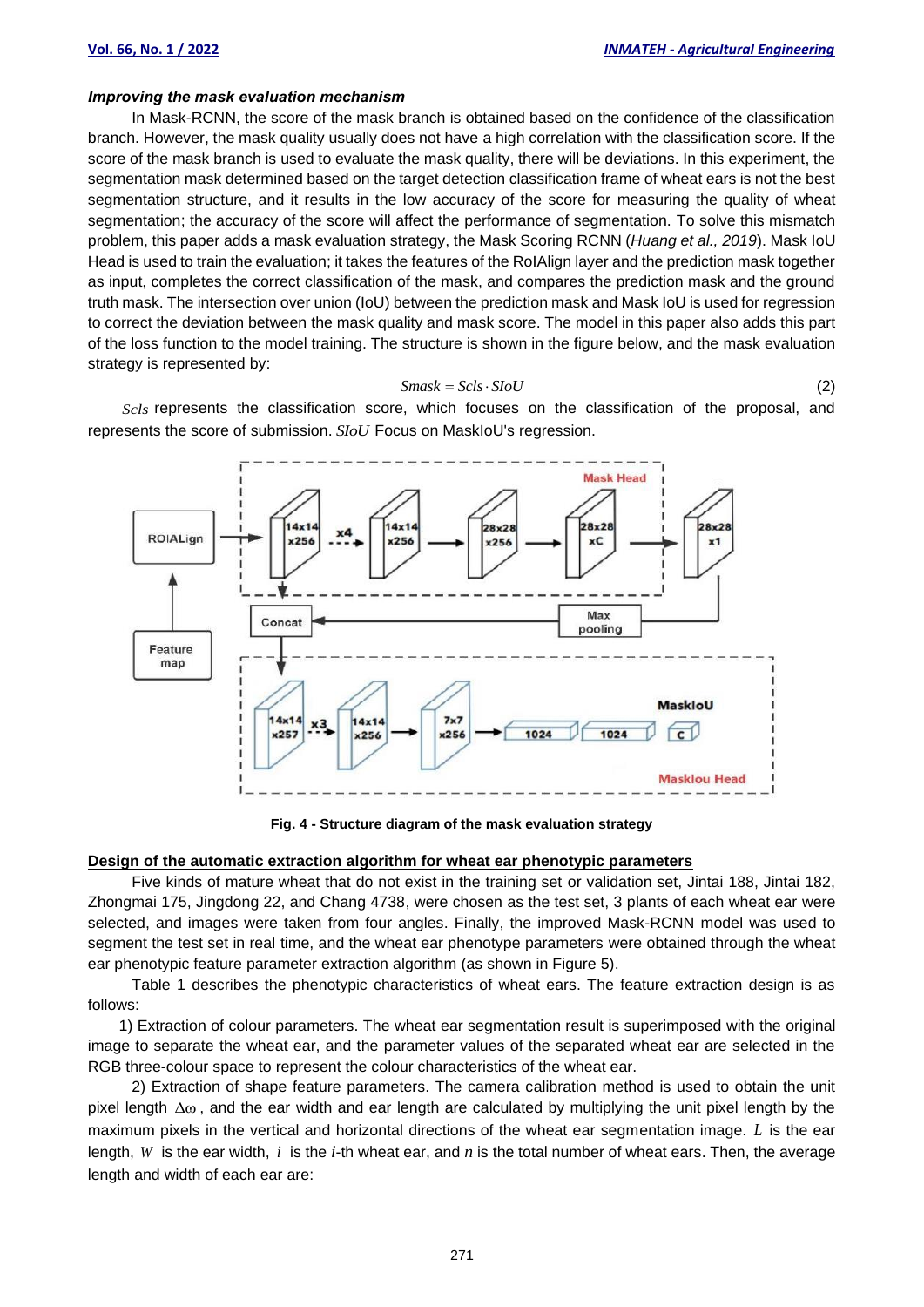$$
AvL = \frac{1}{n} \sum_{i=1}^{n} L_i
$$
 (3)

$$
AvW = \frac{1}{n} \sum_{i=1}^{n} W_i
$$
 (4)

The average area is:

$$
AVArea = \frac{1}{n} \sum_{i=1}^{n} \text{CountAreamax} \times \Delta \omega^2
$$
 (5)

The absolute error between the predicted value and true value is:

$$
MAE = \frac{1}{n} \sum_{i=1}^{n} |GT_i - Prei|
$$
 (6)

Through the results of grain segmentation, each grain on a single wheat ear can be separated, the phenotypic parameters of each grain can be extracted, and then the average value of the kernel parameters on a single wheat ear can be calculated. The number of grains is obtained by the return value of the mask, and the average area of all grains is *Areas* :

$$
\overline{Areas} = \frac{1}{r} \sum_{i=1}^{r} Areas_i \tag{7}
$$

The average perimeter of the grain can be obtained in the same way. If the average value  $\bar{x}$  is used, the standard deviation is:

$$
\sigma = \sqrt{\frac{1}{r} \sum_{i=1}^{r} (x_i - \overline{x})}
$$
\n(8)



#### **Fig. 5 - Flow chart of automatic extraction algorithm for wheat ear phenotypic parameters**

3) Spatial parameter extraction. Spatial parameter extraction is performed jointly by the segmentation results of wheat ears and grains. The ear gap ratio is the ratio of the non-grain area to the entire wheat ear. The average grain angle calculation first derives the normal vector of the wheat ear according to the minimum circumscribed rectangle of the wheat ear mask and then calculates the angle of the grain through the wheat ear normal vector, as shown in Figure 6.

The gap distance between every two crystal grains in the same direction is obtained by the distance of the centre point of the smallest circumscribed rectangle of each crystal grain; then, the average gap distance  $\bar{y}$  is:

$$
\overline{y} = \frac{y}{r - 2} \tag{9}
$$

The grain density is closely related to the quantitative trait loci (QTL) mapping in wheat *ρ* (*Zhang et al., 2009*), and the number of grains per square metre is used to represent the grain density *ρ*:

$$
\rho = \frac{r}{Area} \tag{10}
$$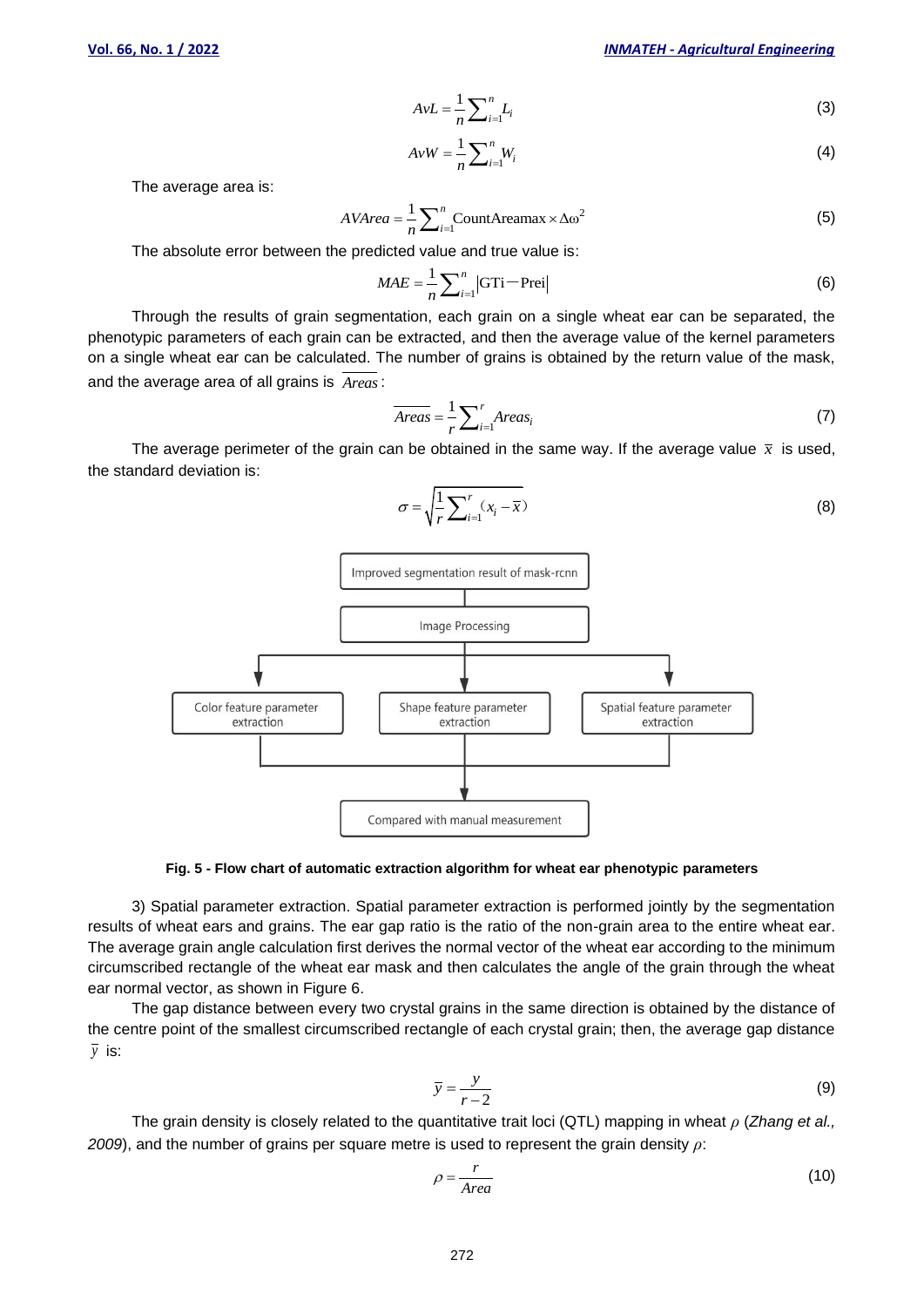

**Fig. 6 - The diagram of Angle between grains**

**Table 1**

| Description of the wheat ear phenotype index |                                       |                                                                                                                                         |  |  |  |
|----------------------------------------------|---------------------------------------|-----------------------------------------------------------------------------------------------------------------------------------------|--|--|--|
| <b>Types</b>                                 | <b>Phenotyping indices</b>            | <b>Description</b>                                                                                                                      |  |  |  |
| period                                       | maturity                              | The period in which wheat is grown or grated                                                                                            |  |  |  |
| Colour                                       | R-channel mean                        | The red mean of RGB channels                                                                                                            |  |  |  |
| feature                                      | G-channel mean                        | The green mean of RGB channels                                                                                                          |  |  |  |
|                                              | B-channel mean                        | Average blue of RGB channels                                                                                                            |  |  |  |
|                                              | Number of wheat ears/unit             | The number of ears of wheat in the image                                                                                                |  |  |  |
|                                              | spike length /cm                      | Maximum pixel length of the wheat ear in high direction                                                                                 |  |  |  |
|                                              | ear width /cm                         | Maximum pixel length of the wheat ear in the broad direction                                                                            |  |  |  |
|                                              | panicle area / cm <sup>2</sup>        | The sum of the areas of the pixels occupied by wheat ears                                                                               |  |  |  |
|                                              | ear circumference /cm                 | Sum of pixel lengths of wheat fringe contour                                                                                            |  |  |  |
|                                              | number of grains /pieces              | The number of grains per ear on the image                                                                                               |  |  |  |
| Shape                                        | total grain area / cm2                | Sum of pixel areas of all grains of a single wheat ear on the image                                                                     |  |  |  |
| feature                                      | Average grain area /cm2               | Average pixel area of all grains of a single wheat ear on the image                                                                     |  |  |  |
|                                              | Standard deviation of grain           | The standard deviation of a pixel area of all grains on a single ear of                                                                 |  |  |  |
|                                              | area/cm                               | wheat on the image                                                                                                                      |  |  |  |
|                                              | Average grain circumference           | Average pixel length of peripheral contour of all grains on a single wheat                                                              |  |  |  |
|                                              | /cm                                   | ear                                                                                                                                     |  |  |  |
|                                              | Standard deviation of grain           | The standard deviation of pixel length of peripheral contour of all grains                                                              |  |  |  |
|                                              | circumference /cm                     | on a single wheat ear                                                                                                                   |  |  |  |
|                                              | The proportion of ear gap /%          | The ratio of non-grain pixel area of a single ear to the pixel area of the<br>whole ear                                                 |  |  |  |
|                                              | Kernel distance /cm                   | The mean pixel distance between the centre points of each pair of grains                                                                |  |  |  |
|                                              |                                       | facing the same direction in a single ear                                                                                               |  |  |  |
|                                              | Ear kernel distance standard          | The standard deviation of gap length of a single ear                                                                                    |  |  |  |
| Spatial                                      | deviation /cm                         |                                                                                                                                         |  |  |  |
| feature                                      | Grain density /piece/cm2              | The number of grains per square centimetre ear of wheat                                                                                 |  |  |  |
|                                              | Grain density of the upper<br>part/cm | The grain density of the upper part of the line is 1/2 the length of the ear                                                            |  |  |  |
|                                              | Lower part grain density / cm         | The grain density of the lower half of the line is 1/2 of the length of the ear                                                         |  |  |  |
|                                              | Average ear grain Angle/ <sup>o</sup> | Taking the centreline of the wheat ear as the normal, the average Angle<br>between the enclosing rectangle and the normal of all grains |  |  |  |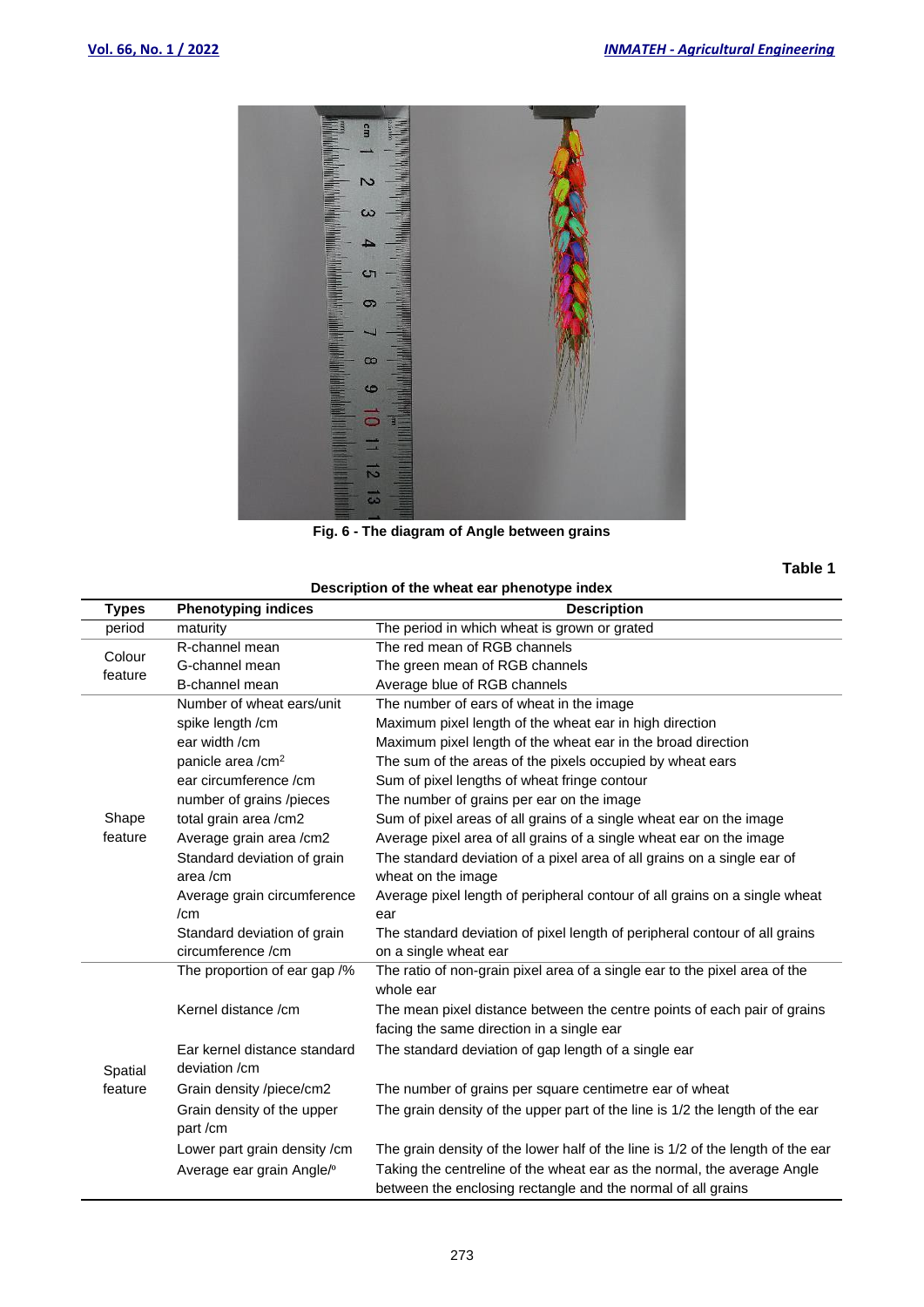# **RESULTS**

# **Model comparison and analysis**

To prove the effectiveness of the improvement, the Mask-RCNN model with a single improvement point was trained and tested in the same experimental environment. Improvement points 1-3 were adding the Res2Net module to the backbone network, improving the FPN, and adding the mask evaluation mechanism. The precision of the model after adding these improvement points is shown in the table 2 and 3. Each improvement point significantly improves the accuracy of wheat ear segmentation. The addition of the mask evaluation mechanism yields the most obvious improvement in accuracy, and the replacement of the backbone network has the least impact on the results. Compared with the original Mask-RCNN, the complete improved model increases 4.65 and 7.26 in the intersection ratios of wheat ear and grain segmentation, respectively; F1 increases 5.42 and 6.22, respectively.

**Table 2**

| Mask-RCNN replacement of wheat ear segmentation accuracy comparison of different modules |       |       |        |                  |  |
|------------------------------------------------------------------------------------------|-------|-------|--------|------------------|--|
| <b>Improvement Points of</b>                                                             | F1    | Miou  | Recall | <b>Precision</b> |  |
| replacement                                                                              |       |       |        |                  |  |
| No improvement                                                                           | 90.92 | 92.90 | 92.96  | 89.75            |  |
| Improve the point 1                                                                      | 92.53 | 94.27 | 93.87  | 91.23            |  |
| Improve the point 2                                                                      | 92.79 | 94.76 | 94.04  | 91.58            |  |
| Improve the point 3                                                                      | 93.54 | 95.23 | 94.76  | 92.35            |  |
| Improvement points 1, 2 and 3                                                            | 96.34 | 96.74 | 97.21  | 95.48            |  |

### **Table 3**

**Mask-RCNN replacement of grain segmentation accuracy comparison of different modules** 

| <b>Improvement Points of</b><br>replacement | F1    | Miou  | Recall | <b>Precision</b> |
|---------------------------------------------|-------|-------|--------|------------------|
| No improvement                              | 90.92 | 92.90 | 92.96  | 89.75            |
| Improve the point 1                         | 92.53 | 94.27 | 93.87  | 91.23            |
| Improve the point 2                         | 92.79 | 94.76 | 94.04  | 91.58            |
| Improve the point 3                         | 93.54 | 95.23 | 94.76  | 92.35            |
| Improvement points 1, 2 and 3               | 96.34 | 96.74 | 97.21  | 95.48            |

Figure 7 shows the same experimental environment; for UNet, DeepLabV3+, and Mask-RCNN, the network training process loss change map is displayed. For example, for the accuracy shown in Tables 4 and 5, the network loss value is lower than those of the existing models, reaching approximately 0.1. Mask-RCNN, UNet, and DeepLabV3+ are compared, and the recall, accuracy, F1 and mean IoU (miou) indicators of the proposed model are higher than those of the existing models.





**Comparison of wheat ear segmentation accuracy**

### **Table 4**

| Companson of wheat ear sequientation accuracy |       |            |                  |            |  |  |  |
|-----------------------------------------------|-------|------------|------------------|------------|--|--|--|
| <b>Evaluation index</b>                       | UNet  | DeepLabV3+ | <b>Mask-RCNN</b> | This model |  |  |  |
| Recall                                        | 91.35 | 90.15      | 92.96            | 97.21      |  |  |  |
| Miou                                          | 90.31 | 89.98      | 92.90            | 96.74      |  |  |  |
| Precision                                     | 90.21 | 88.67      | 89.75            | 95.48      |  |  |  |
| F <sub>1</sub>                                | 90.77 | 89.40      | 90.20            | 96.34      |  |  |  |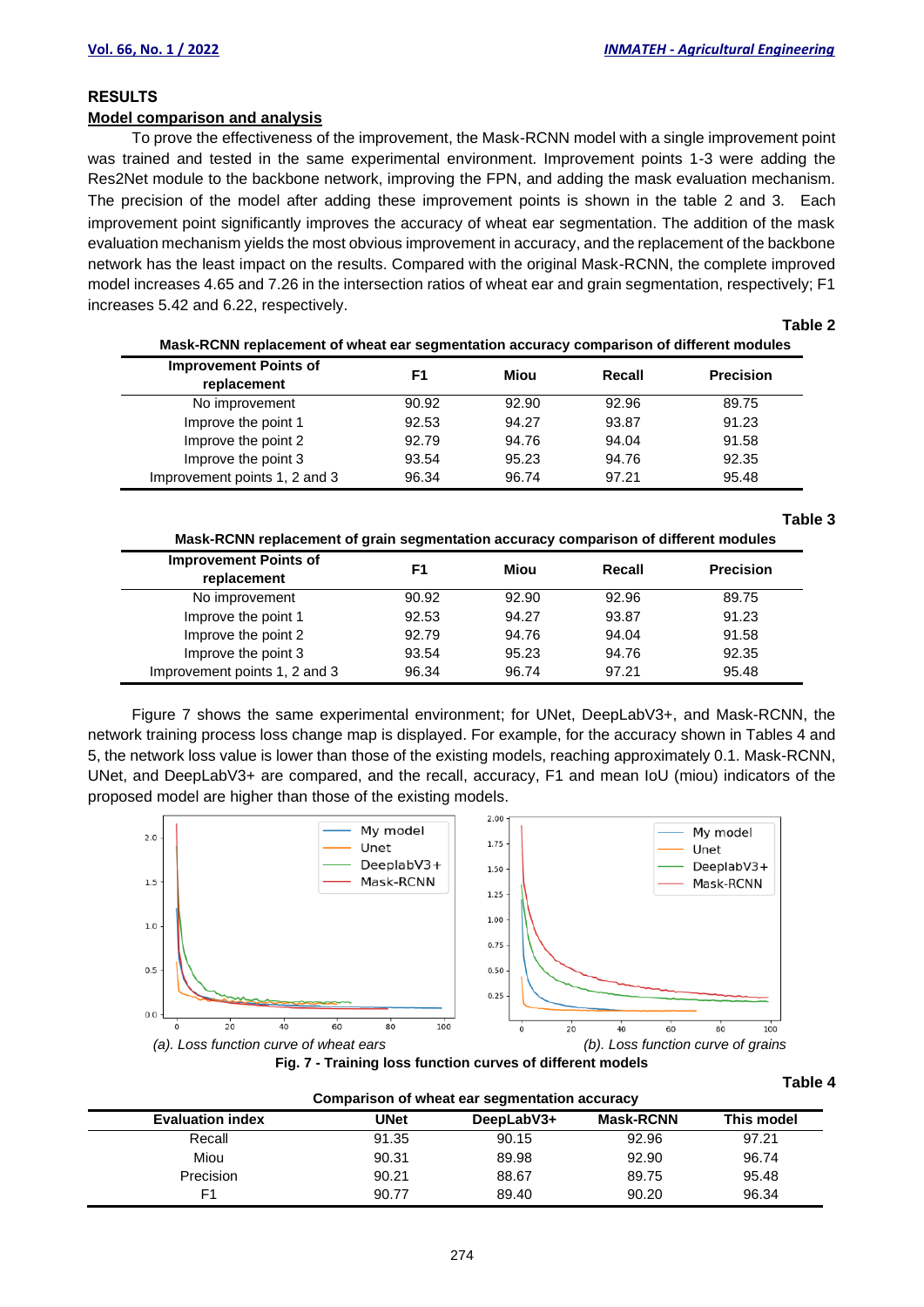**Table 5** 

| Comparison of grains Segmentation Accuracy |             |            |                  |            |  |  |  |
|--------------------------------------------|-------------|------------|------------------|------------|--|--|--|
| <b>Evaluation index</b>                    | <b>UNet</b> | DeepLabV3+ | <b>Mask-RCNN</b> | This model |  |  |  |
| Recall                                     | 81.60       | 76.31      | 79.64            | 85.09      |  |  |  |
| Miou                                       | 81.40       | 73.25      | 81.41            | 88.67      |  |  |  |
| <b>Precision</b>                           | 74.30       | 65.45      | 80.31            | 87.34      |  |  |  |
| F1                                         | 77.41       | 70.16      | 79.98            | 86.20      |  |  |  |

**Comparison of grains Segmentation Accuracy**

The segmentation results are shown in Figure 8. In the recognition of wheat, the UNet and DeepLabV3+ segmentation of the edge is rough, and the improved model can clearly recognize the edge details of wheat grains in identification. Since the target is a small grain that is densely distributed, UNet and DeepLabV3+ show inferior segmentation effects and multigrain adhesion. Mask-RCNN can identify each grain well, but the recognition of grain edge features is not sufficiently fine. Compared with the original model, the improved model can segment the grain more accurately.



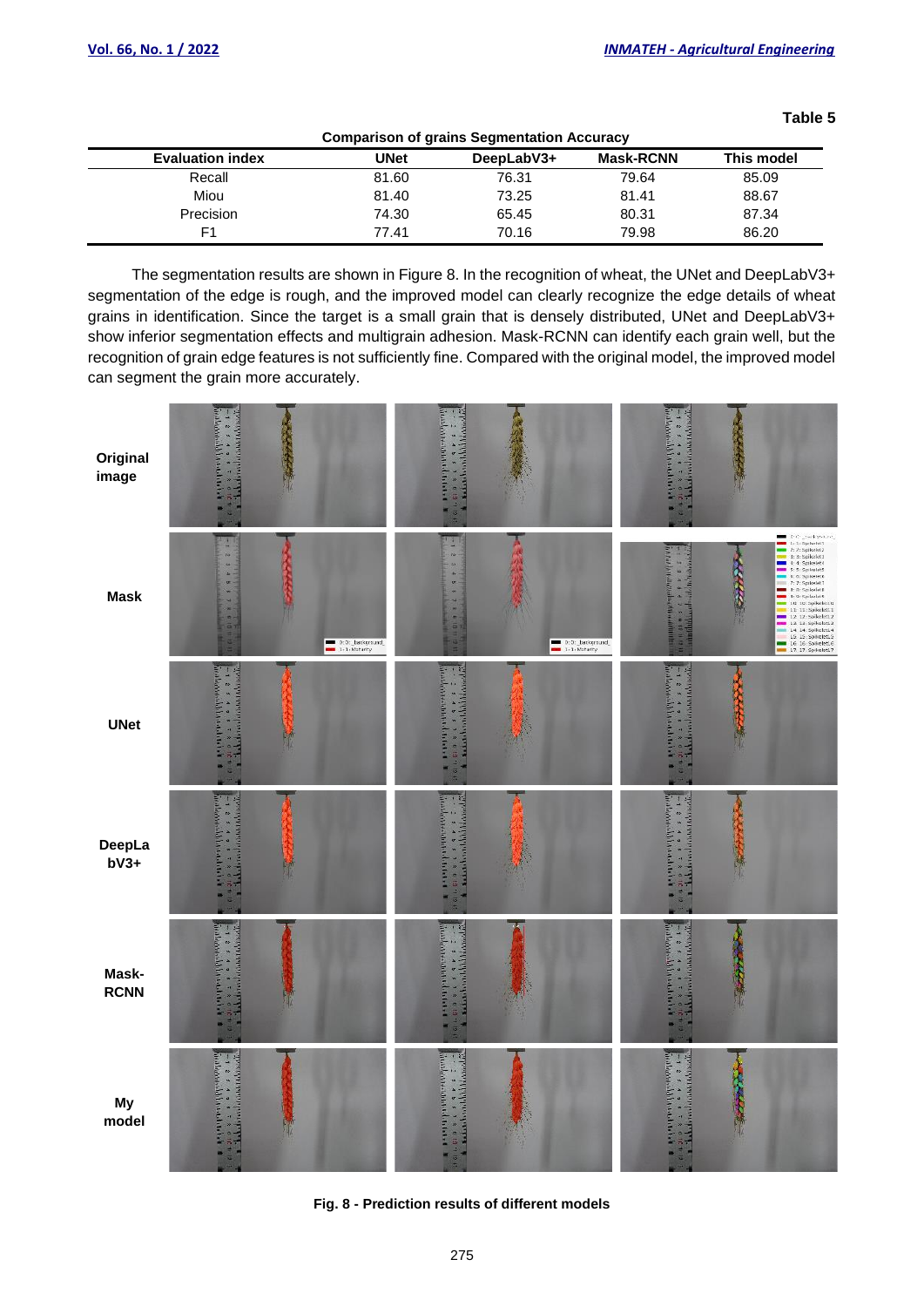# **Extraction of phenotypic parameters**

The phenotypic parameters of wheat ears extracted using the scheme in this paper are shown in Table 6. The prediction of wheat ear maturity and the grains filling period in this scheme is consistent with the actual situation and has very high credibility. There are more or fewer differences in the phenotypic characteristics of different wheat varieties extracted by this scheme, which can provide technical support for the differentiation of wheat varieties and research on insect resistance. The Jintai188 and Zhongmai175 wheat grain density in the upper half are lower than that of the lower half of the grain density, and for Jintai188, the average grain angle is large, with more dispersed grain; for the Zhongmai175 wheat voids, the proportion is larger. Jintai182 is at a relatively high level in terms of length, width, and average grain size, while Jingdong22 is the opposite, with the smallest length, width, and average grain size.

| Wheat ear phenotypic parameters |                                               |               |               |                 |                |                |
|---------------------------------|-----------------------------------------------|---------------|---------------|-----------------|----------------|----------------|
| Type                            | Phenotype                                     | Jintai<br>188 | Jintai<br>182 | Zhongm<br>ai175 | Jingdon<br>g22 | Length<br>4738 |
| period                          | maturity                                      | mature        | mature        | mature          | mature         | mature         |
|                                 |                                               | stage         | stage         | stage           | stage          | stage          |
| Colour                          | R-channel mean                                | 2.01          | 3.52          | 2.41            | 1.97           | 2.71           |
| feature                         | G-channel mean                                | 1.73          | 3.11          | 2.07            | 1.69           | 2.37           |
|                                 | B-channel mean                                | 0.92          | 1.58          | 1.17            | 1.01           | 1.36           |
|                                 | Number of wheat ears /pieces                  | 1             | $\mathbf{1}$  | 1               | 1              | $\mathbf{1}$   |
|                                 | Average spike length /cm                      | 6.45          | 7.90          | 7.53            | 6.15           | 8.02           |
|                                 | Average ear width / cm                        | 1.51          | 1.81          | 1.51            | 1.44           | 1.56           |
|                                 | Average panicle area / cm <sup>2</sup>        | 5.62          | 8.75          | 7.26            | 5.23           | 7.8            |
| Shape                           | Average ear circumference /cm                 | 14.60         | 18.27         | 14.14           | 14.18          | 18.02          |
| feature                         | Average number of grains per seed/ pieces     | 17            | 17            | 17              | 15             | 17             |
|                                 | Average total grain area of a single ear /cm2 | 2.15          | 2.77          | 2.64            | 1.56           | 2.22           |
|                                 | Average grain area / cm2                      | 0.13          | 0.16          | 0.156           | 0.10           | 0.13           |
|                                 | Standard deviation of grain area /cm          | 0.03          | 0.04          | 0.05            | 0.02           | 0.03           |
|                                 | Average grain circumference /cm               | 1.41          | 1.66          | 1.63            | 1.33           | 1.53           |
|                                 | Standard deviation of grain circumference /cm | 0.21          | 0.19          | 0.26            | 0.19           | 0.19           |
|                                 | Average ratio of gap between ears /%          | 40.65         | 34.14         | 44.29           | 37.26          | 38.04          |
|                                 | Kernel distance /cm                           | 1.65          | 2.49          | 1.61            | 1.54           | 2.00           |
|                                 | Ear kernel distance standard deviation /cm    | 1.01          | 1.96          | 1.29            | 1.19           | 1.57           |
| Spatial                         | Grain density / cm2                           | 3.21          | 2.09          | 2.84            | 3.57           | 2.93           |
| feature                         | Grain density of the upper part /cm           | 3.02          | 2.22          | 2.68            | 3.80           | 3.10           |
|                                 | Lower part grain density / cm                 | 3.40          | 1.96          | 3.02            | 3.22           | 2.74           |
|                                 | Average ear grain Angle / 0                   | 25.59         | 24.82         | 20.29           | 17.67          | 18.94          |

### **Table 7**

 **Table 6**

| <b>Wheat types</b> | Phenotype               | <b>Predicted mean</b> | <b>Measured mean</b> | <b>Error value</b> |
|--------------------|-------------------------|-----------------------|----------------------|--------------------|
|                    | Length/cm               | 6.45                  | 6.35                 | 0.10               |
| Jintai188          | Width/cm                | 1.51                  | 1.45                 | 0.06               |
|                    | Number of grains/pieces | 17                    | 17                   | 0                  |
|                    | Length/cm               | 7.90                  | 9.15                 | 0.18               |
| Jintai182          | Width/cm                | 1.81                  | 1.90                 | 0.09               |
|                    | Number of grains/pieces | 17                    | 18                   |                    |
|                    | Length/cm               | 7.53                  | 8.1                  | 0.57               |
| Zhongmai175        | Width/cm                | 1.51                  | 1.40                 | 0.11               |
|                    | Number of grains/pieces | 17                    | 17                   | 0                  |
|                    | Length/cm               | 6.15                  | 6.45                 | 0.30               |
| Jingdong22         | Width/cm                | 1.44                  | 1.30                 | 0.14               |
|                    | Number of grains/pieces | 15                    | 15                   | 0                  |
|                    | Length/cm               | 8.02                  | 8.24                 | 0.22               |
| Long4738           | Width/cm                | 1.56                  | 1.40                 | 0.16               |
|                    | Number of grains/pieces | 17                    | 17                   | 0                  |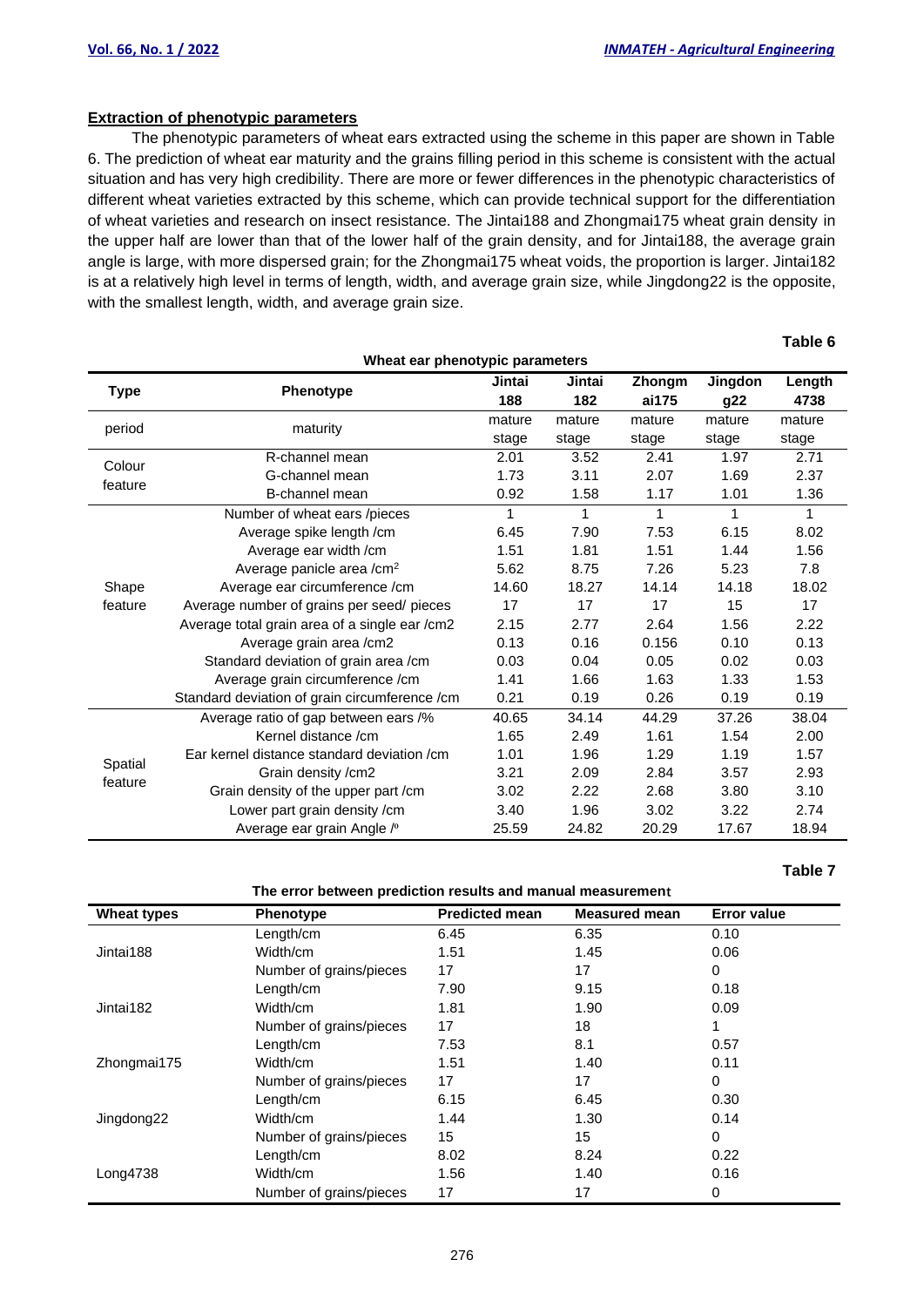This model can quickly and concisely obtain the corresponding indicators of wheat ear colour, space and shape, but it is difficult to directly measure its parameters manually. The results for the features that can be manually measured by comparing them with the phenotypic parameters returned by the model in this paper are shown in Table 7. The model predicted values and measured values that are artificially strongly correlated by formula (6) can be obtained; the average length of all the wheat errors is 0.274 cm, the average width error is 0.112 cm, and the average error of the grain number is 0.2. The predicted value of the number of grains is basically the same as the actual value. Only one set of pictures has errors. The minimum measurement error of ear width is 0.06 cm, and the minimum error of ear length is 0.10 cm, which is close to the manual measurement value. The experimental results show that the method proposed in this paper has less error than manual measurement, and it can extract some indicators that cannot be directly measured manually while performing automatic extraction in batches.

### **CONCLUSIONS**

In this paper, an automatic extraction scheme for wheat ear phenotypic characteristic parameters was designed to address the time consumption, limited extraction features, and low accuracy of the existing methods for obtaining wheat ear phenotypic characteristic parameters.

1) Aiming at the problems of awn of wheat severely occluded and grains adhesion in wheat ears, an improved Mask-RCNN model was used to segment wheat ears and grains; the Res2Net module was added to the backbone network of the original model to improve the multiscale feature extraction ability. Design a BFPN with 3 times superimposed two-way information flow instead of FPN network to enhance the edge recognition effect. Add the Mask IoU Head network, and improve the mask grading strategy. Finally, the contour of wheat ear segmentation is close to that of labelling, and the grain has clear edges with no adhesion.

2) Wheat ear phenotypic parameters were extracted based on the segmentation results. Aiming at the problem of limited extraction of wheat ear features by existing methods, an automatic extraction algorithm was designed for wheat ear phenotypic parameters. Extract 22 characteristics of wheat ears such as colour, shape, space, and maturity, including the length of the wheat ear, Among them, the index of ear length, width, and grain number are close to the artificial measurement values; other phenotypic index extraction methods can provide important technical support for research on wheat ear.

3) The proposed method can only be used to segment and extract characteristics of wheat ears and grains. The next step will be to study phenotypic extraction based on the number and length of wheat awns to improve the extraction of the phenotypic characteristic parameters of wheat ears.

### **ACKNOWLEDGEMENT**

This work was supported by Shanxi Province Postgraduate Education Teaching Reform Project (2021YJJG087), Shanxi Province Educational Science "14th Five-Year Plan" Education Evaluation Special Project (PJ-21001) funded.

### **REFERENCES**

- [1] Alkhudaydi, T., Reynolds, D., Griffiths, S., Zhou, J., Iglesia, B. I. (2019). An exploration of deep-learning based phenotypic analysis to detect spike regions in field conditions for UK bread wheat. *Plant Phenomics*.
- [2] Bi K., Jiang P., Li L., Shi B., Wang C., (2010). Non-destructive measurement of wheat spike characteristics based on morphological image processing. *Transactions of the CSAE*, 26 (12), 212-216.
- [3] Du S., Li Y., Yao M., Li L., Ding S & He R., (2018). Grain counting method based on image segmentation of wheat spikes. *Journal of Nanjing Agricultural University,* 41(04), 742-751.
- [4] Eliceiri, K.W., Berthold, M.R., Goldberg, I.G., Ibáñez, L., Manjunath, B. S., Martone, M. E., ... & Carpenter, A. E. (2012). Biological imaging software tools. *Nature methods*, *9*(7), 697-710.
- [5] Goyal, L., Sharma, C. M., Singh, A., & Singh, P. K. (2021). Leaf and spike wheat disease detection & classification using an improved deep convolutional architecture. *Informatics in Medicine Unlocked*, 100642.
- [6] Gao, S., Cheng, M. M., Zhao, K., Zhang, X. Y., Yang, M. H., & Torr, P. H. (2019). Res2net: A new multiscale backbone architecture. *IEEE transactions on pattern analysis and machine intelligence*.
- [7] He S., Li Z., He Z., (2005). Classification of wheat cultivar by digital image analysis. *Chinese Agricultural Sciences*, 38(09),1869-1875.